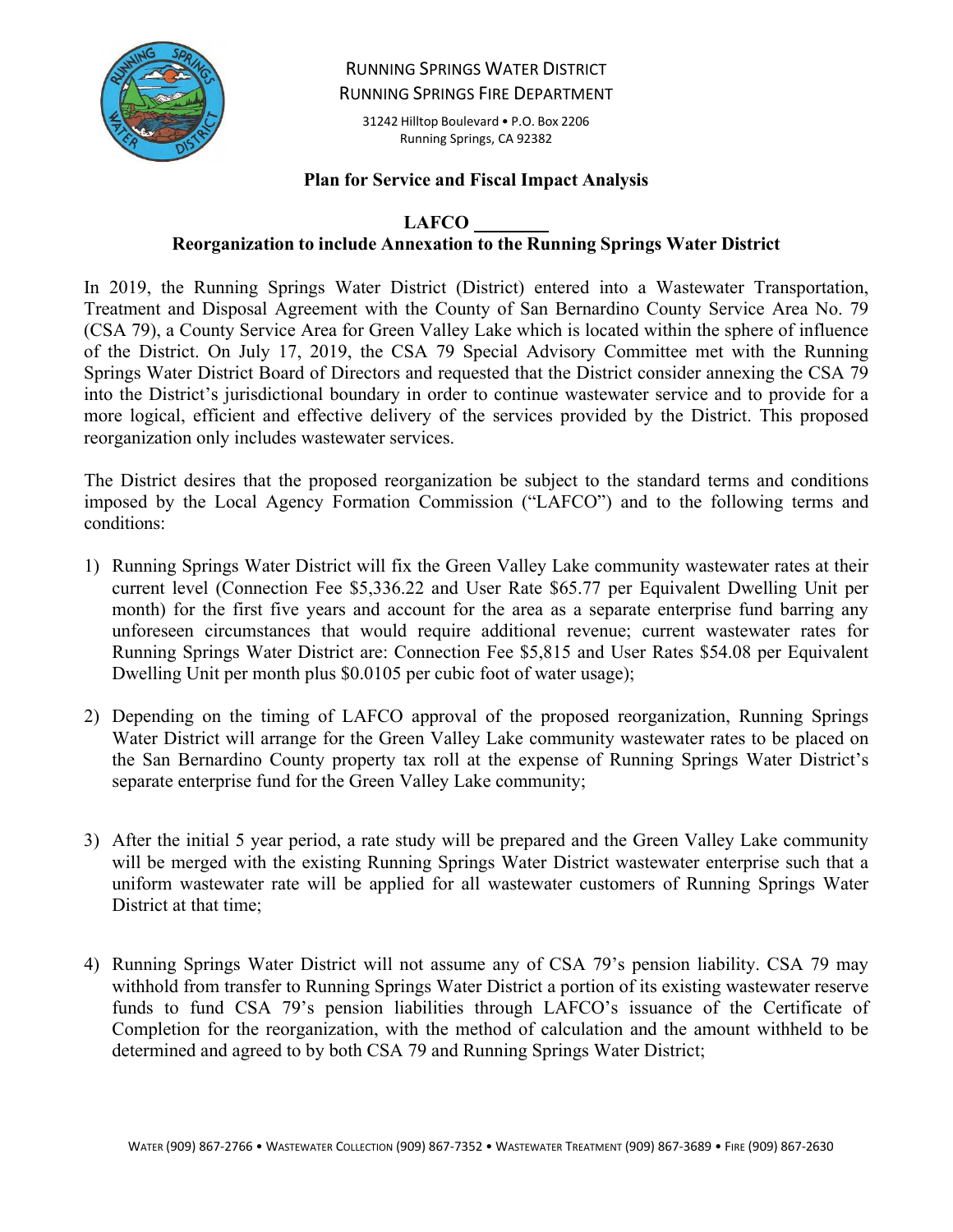## **Page 2 of 5** Plan for Service and Fiscal Impact Analysis LAFCO

- 5) CSA 79 R-1 funds for road services will transfer to the new CSA 70 road district zone, once formed;
- 6) All application fees and any other costs associated with the LAFCO reorganization will be paid for with CSA 79 reserve funds;
- 7) The remaining CSA 79 wastewater reserve funds, not withheld to cover CSA 79's pension liabilities, will be transferred to Running Springs Water District and be placed in a separate enterprise fund;
- 8) No additional Board of Director seats will be added to Running Springs Water District;
- 9) Running Springs Water District will enter into a new agreement as a permittee for a Special Use Permit with the United States Forest Service (USFS) for encroachment of the gravity sewer line under Green Valley Lake Road within the USFS;
- 10) Running Springs Water District acknowledges and agrees to the LAFCO requirement imposing legal indemnification as outlined in Policy 3 of Chapter 2 of the Accounting and Financial Section of its Policy and Procedure Manual;
- 11) Running Springs Water District will continue to provide out of district sewer service to Snow Valley, which is consistent with the sphere of influence, and will be billed based off an equivalent dwelling unit (EDU) count; and

## **Description of Services:**

## **Water**

Water service in the Green Valley Lake community is currently provided by the Green Valley Mutual Water Company and will continue to be provided by the Green Valley Mutual Water Company.

## **Wastewater**

Wastewater collection service is currently provided by CSA 79 and would be transferred to the District. Wastewater transportation, treatment and disposal services are currently provided by an outside service agreement Between the District and CSA 79 and would continue. There is adequate capacity in the existing wastewater collections and treatment systems for the continued operation by the District.

The District's existing wastewater collections division building is located at 2536 Hunsaker Way, Running Springs, CA 92382 which is less than seven miles from Green Valley Lake. The District's main office and Board room is located at 31242 Hilltop Blvd. in Running Springs.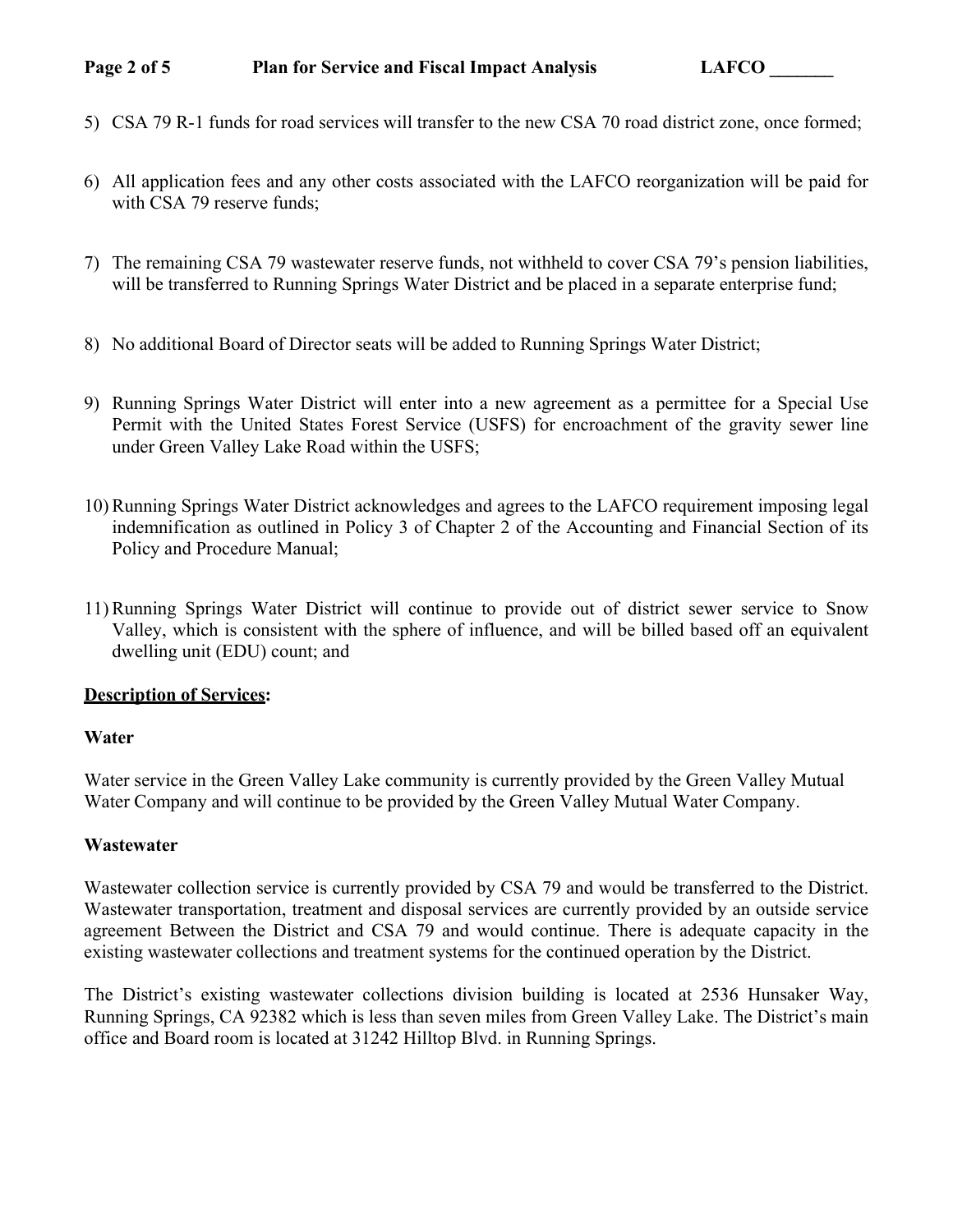

Current staffing includes a Wastewater Collections Lead Operator and two Wastewater Collections Operators one of which resides in Green Valley Lake. There are also six additional operators available as support staff if needed. The Operations Manager and General Manager are also certified operators. District staff and management will initially plan to operate the Green Valley Lake wastewater collection system with existing staff and evaluate if there is a need to add any additional staff or equipment.

Available equipment includes:

- 2020 Video Inspection Van
- Hydro jetting sewer collection cleaning equipment
- Two backhoes
- One wheel loader
- Two compressors with jackhammers, welders and other ancillary tools
- Multiple utility pickup trucks, snowplows and a skid steer Bobcat.
- Two snow cats

The District also contracts with various contractors and vendors for additional services and equipment on an as-needed and emergency basis such as emergency bypass pumping equipment, combination sewer cleaning/vactor equipment, construction services for emergency sewer repairs, etc.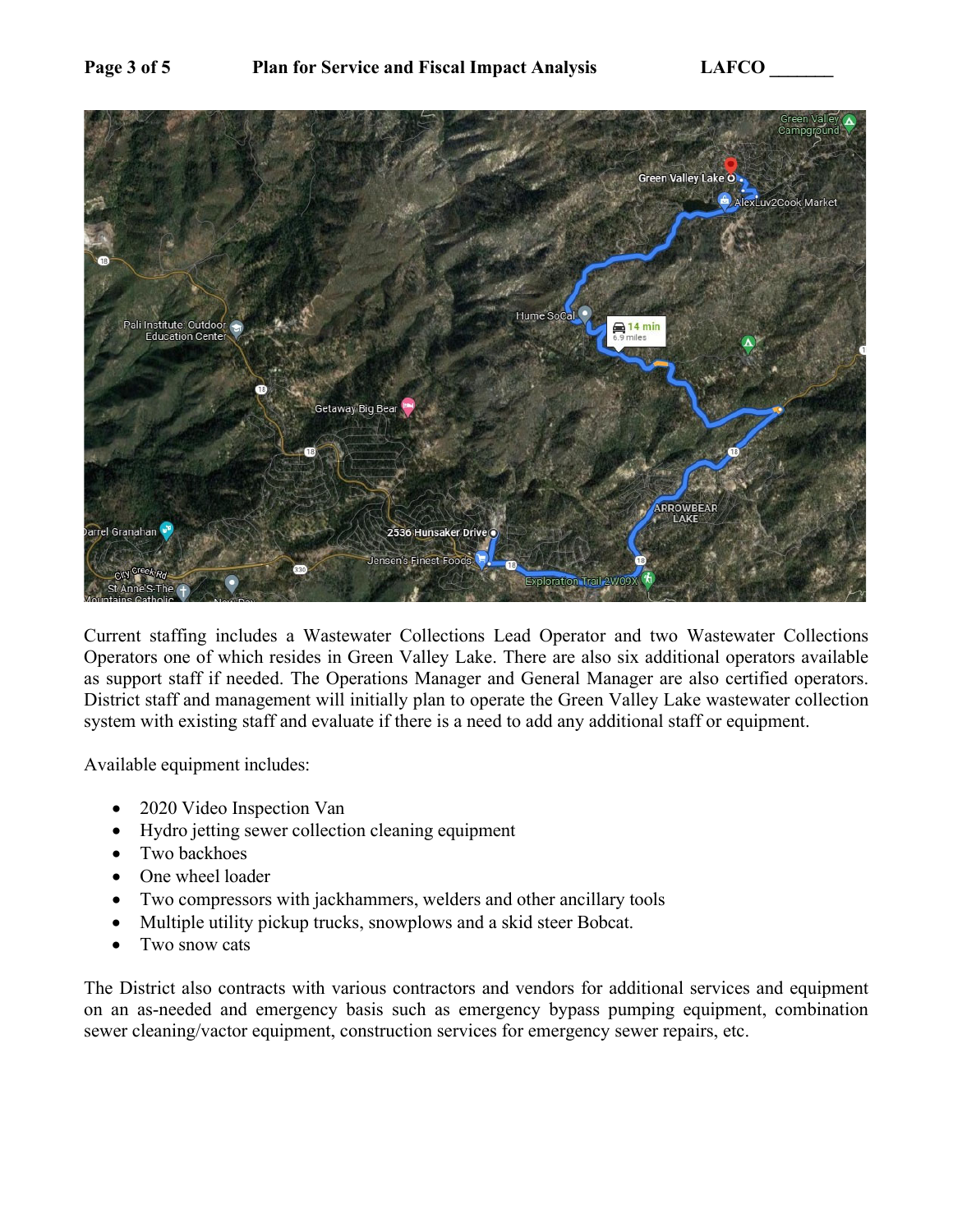#### Page 4 of 5 Plan for Service and Fiscal Impact Analysis LAFCO

It is the District's understanding that there is a United States Forest Service (USFS) Special Use Permit (SUP) for encroachment of the gravity sewer line under Green Valley Lake Road within the USFS and that this SUP would need to be renewed with the District as the permittee.

The existing agreement with Snow Valley for sewer service would also need to be transferred to the District.

#### **Fire Protection**

Fire Protection Service is currently under the Jurisdiction of the San Bernardino County Fire Protection District and its Mountain Service Zone and will continue to be provided by the San Bernardino County Fire Protection District and its Mountain Service Zone.

#### **Ambulance Emergency Medical Service (EMS)**

Running Springs Fire Department (RSFD) currently does and will continue to provide Advance Life Support (ALS) Ambulance EMS to the Green Valley Lake community, which is already within the RSFD Exclusive Operating Area (EOA 19). Ambulance EMS is provided by one or more of three ambulance units, and if necessary, a Squad that is equipped with an additional Paramedic and rescue gear and a local CalFire Unit that is stationed at the Running Springs Fire Station No. 51 to assist with EMS services or rescue.

#### **Road Services**

Road services will continue to be provided by the County of San Bernardino.

#### **Timing and Improvements**

The wastewater services described above are currently being provided and no additional infrastructure is required.

## **Fiscal Impact Analysis**

This annexation is for the Green Valley Lake community/CSA 79 which is within the District's sphere of influence. There will be no additional financial burden placed on the District to annex and continue providing wastewater services to this territory. The revenues anticipated would be sufficient to cover the expenses for wastewater services.

There is not anticipated to be any significant fiscal impact due to the fact that the Running Springs Water District already provides wastewater and emergency medical services to the territory.

All costs of operating and maintaining the District wastewater facilities will be recovered through rates and fees charged annually on the San Bernardino County property tax roll to the Green Valley Lake community property owners. The annexing territory will be included within the existing jurisdictional service boundaries of the District.